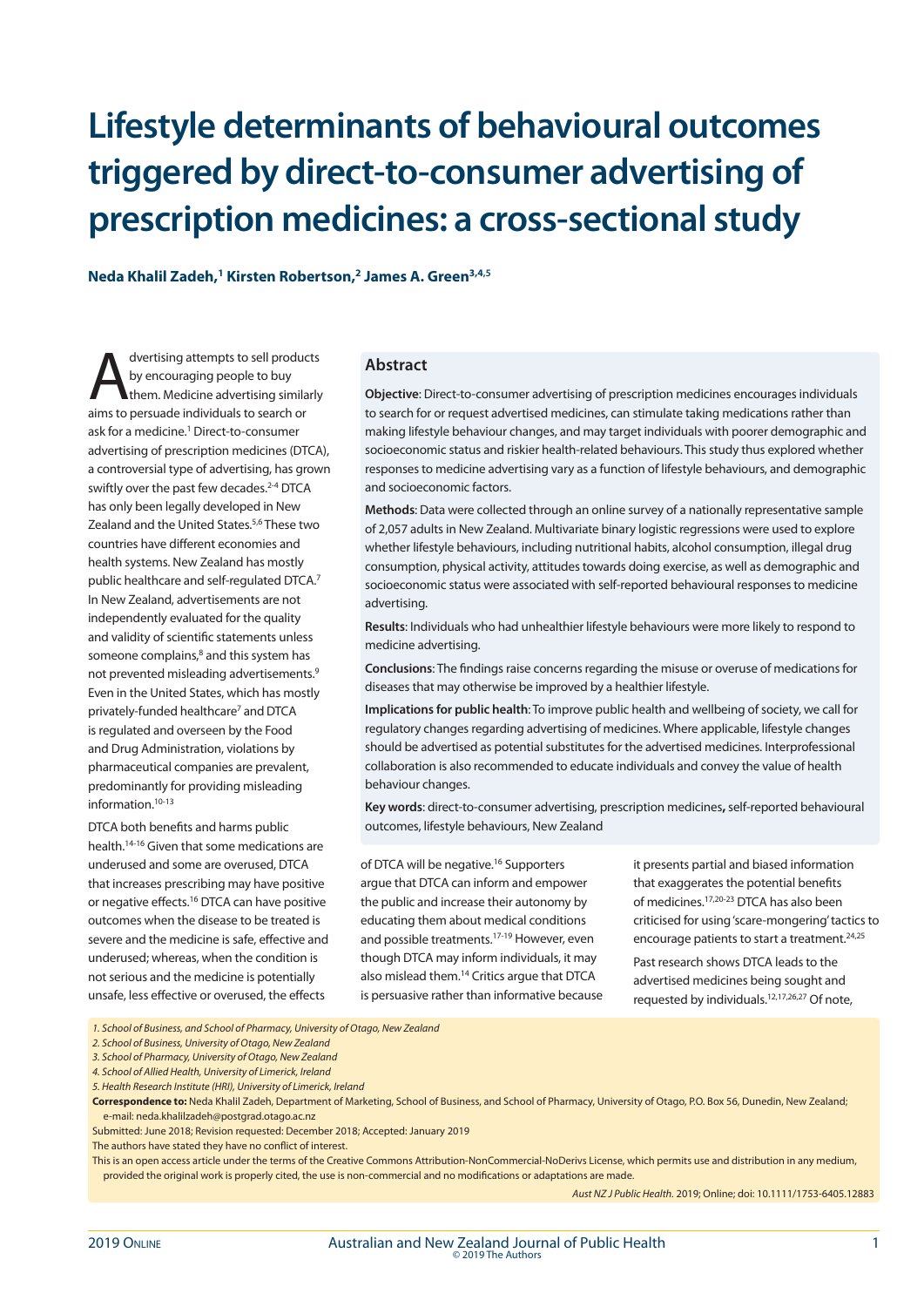studies reveal that when a message shows a medicine as very effective, individuals do not try to process the rest of the information presented in the message.28 Doctors may face extra work and frustration if a patient discusses the medicine with them as a result of 'evidence' from an advertisement.<sup>14,28</sup> Research also shows that when patients request a specific medicine; doctors usually prescribe it.21,29,30 Further, advertising a medication as the solution to a health condition may cause audiences to think that healthy lifestyles, such as proper nutrition and exercise, are ineffective or needless.<sup>31</sup> Hence, the influence of medicine advertising on consumers with unhealthier lifestyle practices is of particular concern.

Research discusses that DTCA can change people's views on normal and medical conditions by encouraging the use of medicine to cure 'every ill'.<sup>32,33</sup> Aspects of bodily experiences, which are normally reflections of individuals' lifestyles, have been medicalised by the pharmaceutical industry's efforts to find treatments for these 'new' illnesses.<sup>34,35</sup> Lifestyle behaviours can affect both consumer behaviour<sup>36</sup> and consumer health.37-42 Lifestyle has been studied as a leading contributor to health outcomes by researchers.43 Previous research has established that the study of lifestyle behaviours can provide more information about, and a better picture of, individuals than their demographics.36 Lifestyle comprises people's daily behaviours, such as activities, fun and nutrition.43 Health lifestyles are defined as health-related behaviours according to individuals' preferences from available options.44 Unhealthy nutrition, physical inactivity, drug abuse, smoking, alcohol consumption and medicine abuse are common indicators of an unhealthy lifestyle.41-43,45 According to existing studies, engaging in one or more unhealthy lifestyle behaviours advances the risk of death.46-49 A meta-analysis revealed that having a healthy lifestyle is linked to a lower risk of death so that a mix of healthy lifestyle behaviours, such as not smoking, moderate alcohol drinking, healthy nutrition, regular physical activity, and having an optimal weight, was linked to a 66% decrease in mortality.48

Furthermore, "demographic and socioeconomic factors are major determinants of health".50(p131) The social determinants of health, "the conditions in which people are born, grow, live, work and age",  $($  $p36)$  can result in health inequalities.<sup>51</sup>

Research demonstrates that people with lower socioeconomic status have poorer health conditions.51 "Health behaviour is greatly influenced by peoples' environmental, socioeconomic and cultural settings".<sup>52(p213)</sup> Earlier studies show that being socially or economically disadvantaged (e.g. having low income) is associated with unhealthy lifestyle factors, such as physical inactivity, smoking and being obese.51-54 Moreover, disparities in health information seeking have been associated with gender, education, age and ethnicity.27,55-58 For instance, women and individuals who had lower income and were less educated, older, and ethnic minorities were more likely to respond to DTCA.27

In summary, individuals with less healthy lifestyle behaviours and poorer socioeconomic characteristics are more likely to have health issues, $46,47,59$  and thus may be at higher risk of being medicalised. Given their poorer health and the fact that DTCA can be misleading and emotive,<sup>60</sup> and focus on taking medications rather than changing lifestyle behaviours, $61$  such individuals might be more at risk of responding to DTCA. The present study thus extends previous research, which found that demographic and socioeconomic factors associated with responding to DTCA, $27$  to examine whether lifestyle factors also help to explain individuals' responses to DTCA. Specifically, this study examines whether individuals who have unhealthier lifestyles are more likely to report being influenced by medicine advertising.

# **Methods**

#### *Study sample*

This exploratory study analysed data collected by an Australasian market research company through an online survey of 2,057 adults in New Zealand in 2013. A quota sampling method was used, capturing a nationally-representative sample of the New Zealand population, to allow for generalisability of the results. The survey had ethical approval from the University of Otago, and all participants gave their informed consent.

#### *Variables and measures*

The data used in this study came from a larger research project on consumer behaviour and lifestyle. In this study, measures and variables relevant to demographics, socioeconomics,

lifestyle factors and behavioural responses to DTCA were explored.

#### *Dependent variables*

Self-reported behaviours in response to seeing an advertisement for a medicine<sup>27</sup> were measured by four yes/no questions adapted from prior studies: 'As a result of seeing an advertisement for a drug, have you asked your doctor for a prescription?';62 'As a result of seeing an advertisement for a drug, have you asked your doctor for more information about an illness?';<sup>62</sup>'As a result of seeing an advertisement for a drug, have you searched the Internet for more information regarding an illness?';<sup>1,63</sup> and 'As a result of seeing an advertisement for a drug, have you asked your pharmacist for more information about a drug?'.<sup>62</sup>

#### *Independent variables*

Common indicators of a healthy/unhealthy lifestyle, i.e. nutritional habits, substance abuse (including consumption of illicit drugs and alcohol), physical activity, $41,42,45$  as well as attitude towards doing exercise were independent variables.

Nutritional habits were evaluated using a summed index of twelve yes (1)/no (2) statements pertaining to the consumption of different food categories in the past 24 hours; higher values indicate more healthy nutritional habits. Healthy food habits included eating: vegetables, fruit, breakfast, a meal at home that was made from scratch (i.e. no pre-prepared packets were used). Healthy food habits were subsequently reverse scored. Unhealthy food habits included eating: confectionery (e.g. lollies, sweets), potato chips and/or chocolate; fast food (e.g. McDonalds, fish and chips); takeaways (e.g. Thai, Indian); at a restaurant or café; a meal at home made from pre-prepared food/sauces (e.g. frozen chips, pre-prepared rice risotto from a packet, pasta sauce); biscuits, cakes, or pastries; dessert or ice cream; and drinking fizzy drink containing sugar (e.g. Coke, Sprite; adapted from Food Standards Agency<sup>64</sup>).

Illegal drug consumption was assessed by a summed index of two statements, made on a five-point scale: 0 (never), 1 (rarely), 2 (occasionally), 3 (often) to 4 (daily), regarding consumption of marijuana and consumption of speed, ecstasy or magic mushrooms (modified from past research)<sup>65</sup> in the past 12 months. Higher values indicate more consumption. For measuring alcohol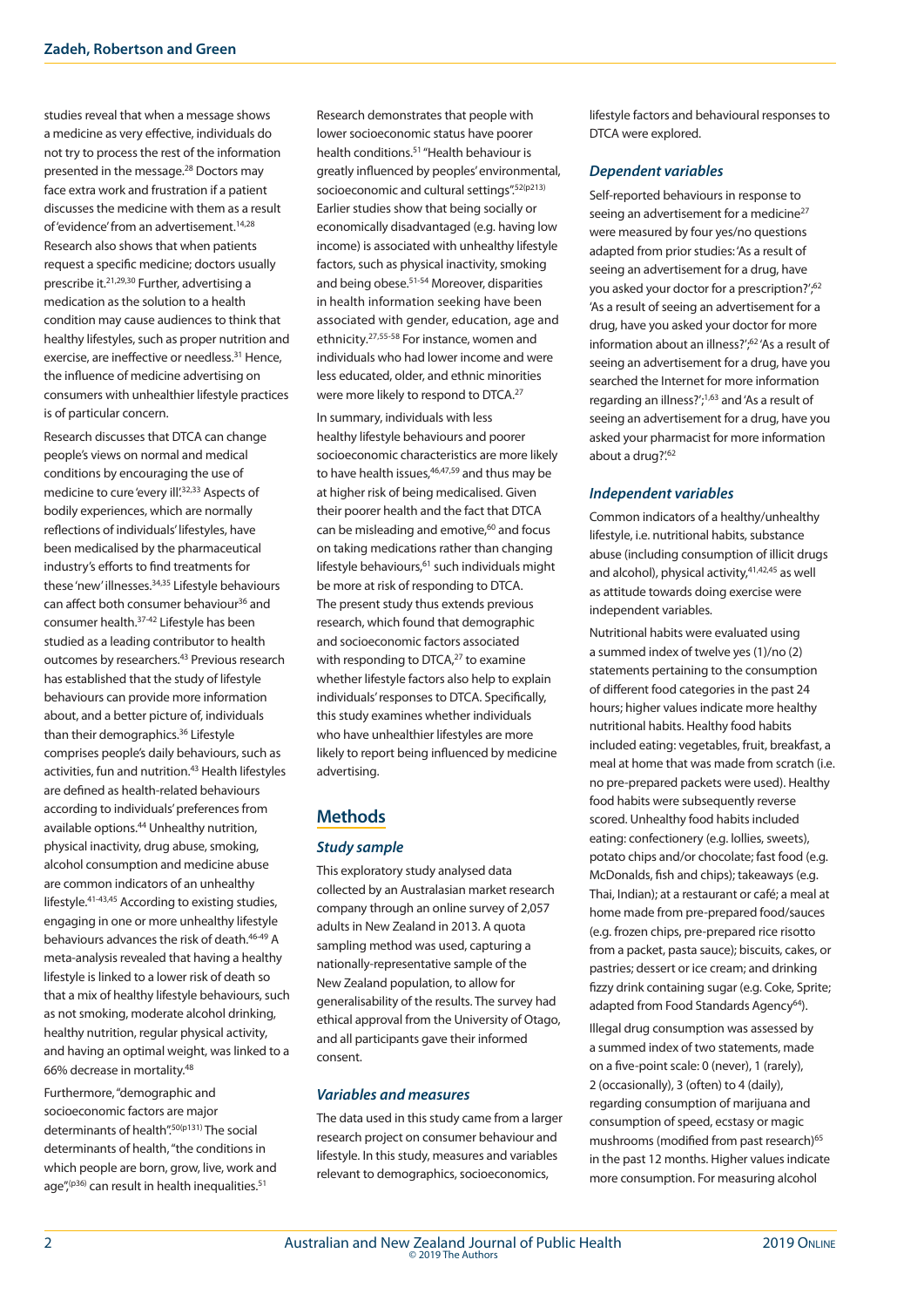consumption, participants were asked to indicate the type and volume of standard drinks consumed on their heaviest drinking occasion in the past seven days.<sup>66-68</sup> This measure has been noted to represent 'at risk' drinking<sup>68</sup> and the period of seven days provides a thorough picture of alcohol consumption<sup>69</sup> and moderates the chances of under-reporting, even though it does not consider the occasional drinking of participants.70 Before the estimation of alcohol consumption, the alcohol percentage by volume (ABV) was reviewed and revised for each record.<sup>66</sup> Standard drink consumption was measured by applying the equation indicated by the Food Standards Authority Australia and New Zealand (FSANZ) and used in an earlier study: "volume of the container in liters  $\times$  % alcohol by volume  $(m!/100 \text{ ml}) \times 0.789$ ".66,71

Physical activity was determined through a summed index of four statements (0: not selected / 1: going to/participating in) measuring engagement in physical activities in an average month, including going to the gym/run/walk, participating in individual sport (e.g. swimming, golf), participating in a team sport, and going tramping or camping. Higher values indicate more physical activities. Consumers' attitude towards doing exercise was measured by a single item measuring attitude towards the importance of doing exercise, made on a five-point Likert scale from 1 (strongly disagree) to 5 (strongly agree). All questions came from the New Zealand lifestyle survey, which is a part of an ongoing project performed by the University of Otago since 1979.

Demographic and socioeconomic variables were also considered in the models: gender, age (as a continuous variable), ethnicity (as multiple dummy variables, with New Zealand European as the reference level), income, and level of education (as ordered categorical variables).27

## *Statistical analysis*

Data were analysed using IBM SPSS Statistics, Version 22.0. Descriptive statistics were employed to calculate frequencies. in addition to the mean, and standard deviation of items. Multivariate binary logistic regression models were used to reveal the factors determining self-reported behavioural outcomes. For each model, odds ratios (ORs) with 95% confidence intervals (CIs) were examined. Accuracy of prediction and overall appropriateness of the models were

examined by significant (*p*<0.01) Omnibus test of model coefficients, and nonsignificant (*p*>0.05) Hosmer–Lemeshow tests.72

# **Results**

## *Descriptive statistics*

The demographics and socioeconomics of the sample are shown in Table 1.27 Table 2 shows the means and standard deviations for non-demographic independent variables.

#### *Predictors of behavioural outcomes*

Results of the multivariate binary logistic regression models predicting self- reported behavioural responses to DTCA are presented in Table 3.

#### *Asking a doctor for a prescription*

Asking a doctor for a prescription was associated with older age (OR=1.01, 95%CI 1.001-1.02), higher alcohol consumption (OR=1.03, 95%CI 1.01-1.05), more illegal drug

| Table 1: Demographics and socioeconomics of the |                         |             |       |  |  |
|-------------------------------------------------|-------------------------|-------------|-------|--|--|
| Sample (n=2,057).                               |                         |             |       |  |  |
| <b>Variable</b>                                 | <b>Frequency</b><br>(%) | <b>Mean</b> | S.D.  |  |  |
| Age (years)                                     |                         | 44.21       | 17.60 |  |  |
| (Continuous variable)                           |                         |             |       |  |  |
| Education n(%)                                  |                         |             |       |  |  |
| No secondary schooling                          | 61(3.0)                 |             |       |  |  |
| School examinations only                        | 165(8.0)                |             |       |  |  |
| School certificate<br>examination only          | 355 (17.3)              |             |       |  |  |
| University entrance/<br>Matriculation only      | 277(13.5)               |             |       |  |  |
| <b>Technical or trade</b><br>certificates       | 329 (16.0)              |             |       |  |  |
| Professional training                           | 215 (10.5)              |             |       |  |  |
| University qualifications                       | 655 (31.8)              |             |       |  |  |
| Ethnicity n(%)                                  |                         |             |       |  |  |
| New Zealand European                            | 1,290(62.7)             |             |       |  |  |
| Maori                                           | 218 (10.6)              |             |       |  |  |
| Chinese                                         | 74 (3.6)                |             |       |  |  |
| Indian                                          | 79 (3.8)                |             |       |  |  |
| Pacific Islands                                 | 68(3.3)                 |             |       |  |  |
| 'Other' Ethnicities                             | 328 (15.9)              |             |       |  |  |
| Gender n(%)                                     |                         |             |       |  |  |
| Male                                            | 1,001 (48.7)            |             |       |  |  |
| Female                                          | 1,056 (51.3)            |             |       |  |  |
| Income (annual) n(%)                            |                         |             |       |  |  |
| Less than \$NZ20,000                            | 199 (9.7)               |             |       |  |  |
| \$NZ20,000-\$NZ39,999                           | 460 (22.4)              |             |       |  |  |
| \$NZ40,000-\$NZ59,999                           | 413 (20.1)              |             |       |  |  |
| \$NZ60,000-\$NZ79,999                           | 338 (16.4)              |             |       |  |  |
| \$NZ80,000-\$NZ99,999                           | 212 (10.3)              |             |       |  |  |
| \$NZ100,000-\$NZ119,999                         | 202 (9.8)               |             |       |  |  |
| Over \$NZ120,000                                | 232 (11.3)              |             |       |  |  |

consumption (OR=1.29, 95%CI 1.17-1.42); lower education (OR=0.90, 95%CI 0.83- 0.97), less positive attitudes toward doing exercise (OR=0.79, 95%CI 0.66-0.94), doing less exercise (OR=0.78, 95%CI 0.69-0.89), and less healthy eating habits (OR=0.84, 95%CI 0.78-0.91). Chinese (OR=2.24, 95%CI 1.11-4.51), and Indian (OR=6.05, 95%CI 3.37-10.86) respondents were more likely to ask a doctor for a prescription than New Zealand Europeans. Gender and income did not have any influence on asking a doctor for a prescription. This model correctly classified the outcome for 88.6% of the cases and demonstrated a good fit to the data (Table 3).

## *Asking a doctor for more information about an illness*

Asking a doctor about an illness was associated with more illegal drug consumption (OR=1.11, 95%CI 1.01-1.23), older age (OR=1.02, 95%CI 1.01-1.03), lower income (OR=0.89, 95%CI 0.83-0.96), doing less exercise (OR=0.78, 95%CI 0.70-0.88), and less healthy eating habits (OR=0.88, 95%CI 0.82-0.94). Maori (OR=2.06, 95%CI 1.42-2.99), Chinese (OR=2.05, 95%CI 1.07-3.91), Indian (OR=4.14, 95%CI 2.40-7.12), and 'Other' ethnicities (OR=1.52, 95%CI 1.06-2.16) were more likely than New Zealand Europeans to ask a doctor for more information about an illness. Alcohol consumption, attitudes toward doing exercise, education and gender did not have any influence on asking a doctor about an illness. This model correctly classified the outcome for 84.1% of the cases and showed a good model fit (Table 3).

## *Searching the Internet for more information regarding an illness*

Seeking more information from the Internet regarding an illness was associated with more positive attitudes toward doing exercise (OR=1.15, 95%CI 1.02-1.30), doing less exercise (OR=0.84, 95%CI 0.77-0.92), and less healthy eating habits (OR=0.93, 95%CI 0.89-0.98). Indian (OR=1.71, 95%CI 1.06-2.77), and 'Other' ethnicities (OR=1.31, 95%CI 1.01-1.70) were more likely than New

| Table 2: Non-demographic independent variables. |                           |              |  |  |  |
|-------------------------------------------------|---------------------------|--------------|--|--|--|
| <b>Items</b>                                    | <b>Scale</b><br>Mean (SD) |              |  |  |  |
|                                                 | Range                     |              |  |  |  |
| Alcohol consumption                             | $0 - 61.3$                | 3.16(5.90)   |  |  |  |
| Attitudes towards doing exercise                | $1 - 5$                   | 4.26(0.80)   |  |  |  |
| Healthy eating habits                           | 12-24                     | 22.06 (2.07) |  |  |  |
| Illegal drug consumption                        | $0 - 8$                   | 0.46(1.19)   |  |  |  |
| Physical activity                               | $0 - 4$                   | 2.56(1.10)   |  |  |  |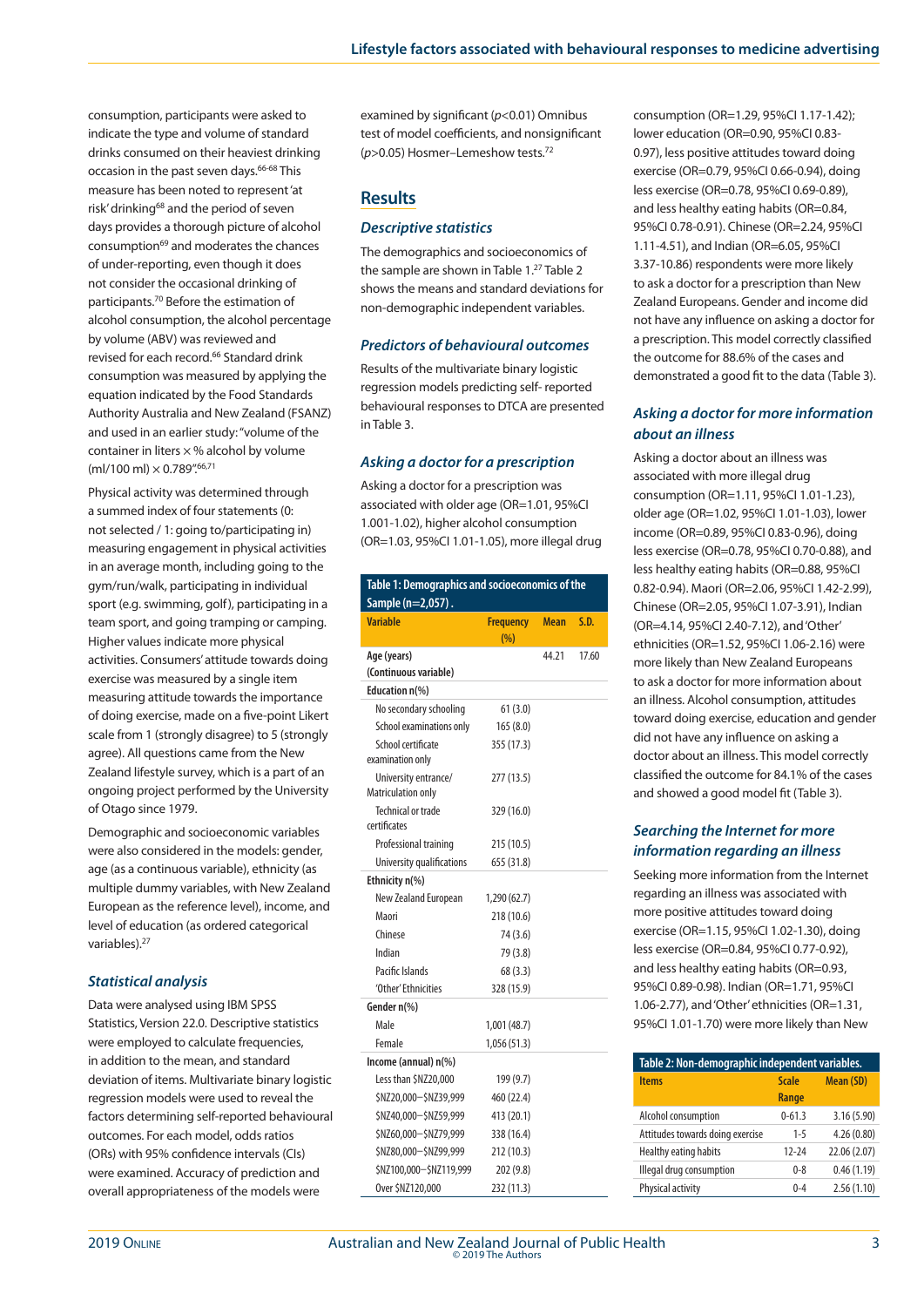Zealand Europeans to search the Internet for more information. Moreover, women were more likely to search the Internet for more information than men (OR=1.48, 95%CI 1.21-1.82). Illegal drug consumption, alcohol consumption, education, age and income did not have any influence on searching the Internet for more information. This model correctly classified the outcome for 65.7% of the cases and demonstrated a good fit to the data (Table 3).

## *Asking a pharmacist for more information about a drug*

Asking a pharmacist for more information about an advertised drug was associated with older age (OR=1.02, 95%CI 1.01-1.03), more illegal drug consumption (OR=1.22, 95%CI) 1.11-1.34), doing less exercise (OR=0.87, 95%CI 0.77- 0.97), and less healthy eating habits (OR=0.91, 95%CI 0.86-0.97). All ethnic minorities, including Maori (OR=2.32, 95%CI 1.61-3.34), Chinese (OR=2.55, 95%CI 1.40- 4.61), Indian (OR=1.93, 95%CI 1.06-3.53), Pacific Islands (OR=2.11, 95%CI 1.12-3.98) and Other ethnicities (OR=1.98, 95%CI 1.42-2.76), were more likely to ask a pharmacist for more information about a drug than New Zealand Europeans. Alcohol consumption, attitudes toward doing exercise, education, gender and income did not have any influence on asking

a pharmacist for more information. This model precisely classified the outcome for 83.9% of the cases and showed a good model fit (Table 3).

# **Discussion**

DTCA has been criticised for altering individuals' perceptions of health and illness, including encouraging the medicalisation of normal conditions and pharmaceuticalisation over healthy lifestyle choices;<sup>16,73</sup> while unhealthier lifestyle behaviours have been linked to a higher possibility of poorer health.74,75 Previous research revealed that women and individuals who had lower income and were less educated, older, and ethnic minorities were more likely to report behavioural responses to DTCA.<sup>27</sup> The current study extended earlier research by examining the links between individuals' healthy/ unhealthy lifestyle practices*,* in addition to already established demographic and socioeconomic factors, and their self-reported behavioural responses to DTCA. The findings of the current exploratory study revealed that individuals with unhealthier lifestyles were more likely to be influenced by DTCA.

Physical inactivity and unhealthy eating behaviours predicted all self-reported behavioural responses to DTCA. Illegal drug

| Table 3: Multivariate binary logistic regression models predicting self-reported behavioural responses to DTCA |                                                                    |                                                                                               |                                                                                                                 |                                                                                             |  |  |  |
|----------------------------------------------------------------------------------------------------------------|--------------------------------------------------------------------|-----------------------------------------------------------------------------------------------|-----------------------------------------------------------------------------------------------------------------|---------------------------------------------------------------------------------------------|--|--|--|
| <b>Variable</b>                                                                                                | Asking a doctor for<br>a prescription: <sup>a</sup><br>OR (95% CI) | <b>Asking a doctor</b><br>for more<br><b>information</b><br>about an illness:b<br>OR (95% CI) | <b>Searching the</b><br><b>Internet for more</b><br><b>information</b><br>regarding an illness:"<br>OR (95% CI) | Asking a<br>pharmacist for<br>more information<br>about a drug: <sup>d</sup><br>OR (95% CI) |  |  |  |
| Age                                                                                                            | $1.01(1.001-1.02)^{*}$                                             | $1.02$ (1.01-1.03) <sup>***</sup>                                                             | 1.003 (0.997-1.01)                                                                                              | $1.02(1.01-1.03)$ ***                                                                       |  |  |  |
| <b>Alcohol consumption</b>                                                                                     | $1.03(1.01-1.05)$ **                                               | $1.005(0.98-1.02)$                                                                            | $1.01(0.99-1.03)$                                                                                               | $0.99(0.97 - 1.01)$                                                                         |  |  |  |
| Attitudes towards doing exercise                                                                               | $0.79(0.66-0.94)$ **                                               | $0.99(0.85 - 1.16)$                                                                           | $1.15(1.02 - 1.30)^{*}$                                                                                         | $1.07(0.91-1.26)$                                                                           |  |  |  |
| <b>Ethnicity</b>                                                                                               |                                                                    |                                                                                               |                                                                                                                 |                                                                                             |  |  |  |
| New Zealand European (Reference)                                                                               | 1.00                                                               | 1.00                                                                                          | 1.00                                                                                                            | 1.00                                                                                        |  |  |  |
| Maori                                                                                                          | $1.53(0.98-2.40)$                                                  | $2.06(1.42 - 2.99)$ ***                                                                       | $1.20(0.89-1.64)$                                                                                               | 2.32 (1.61-3.34)***                                                                         |  |  |  |
| Chinese                                                                                                        | $2.24(1.11-4.51)^{*}$                                              | $2.05(1.07-3.91)^{*}$                                                                         | $1.32(0.79-2.19)$                                                                                               | $2.55(1.40-4.61)$ **                                                                        |  |  |  |
| Indian                                                                                                         | $6.05(3.37-10.86)$ ***                                             | 4.14 $(2.40 - 7.12)$ ***                                                                      | $1.71(1.06 - 2.77)^{*}$                                                                                         | $1.93(1.06-3.53)^{*}$                                                                       |  |  |  |
| Pacific Islands                                                                                                | $1.18(0.52 - 2.69)$                                                | $1.70(0.87 - 3.33)$                                                                           | $1.33(0.79-2.22)$                                                                                               | 2.11 (1.12-3.98)*                                                                           |  |  |  |
| 'Other' Ethnicities                                                                                            | $1.47(0.95 - 2.25)$                                                | $1.52(1.06-2.16)^{*}$                                                                         | $1.31(1.01-1.70)^{*}$                                                                                           | $1.98(1.42 - 2.76)$ ***                                                                     |  |  |  |
| Gender                                                                                                         | $0.89(0.65 - 1.21)$                                                | $0.93(0.72 - 1.22)$                                                                           | $1.48(1.21-1.82)$ ***                                                                                           | $1.17(0.90-1.52)$                                                                           |  |  |  |
| Illegal drug consumption                                                                                       | $1.29(1.17-1.42)$ ***                                              | $1.11(1.01-1.23)^{*}$                                                                         | $1.02(0.94-1.10)$                                                                                               | $1.22(1.11-1.34)$ ***                                                                       |  |  |  |
| Level of annual income                                                                                         | $0.92(0.85 - 1.005)$                                               | $0.89(0.83 - 0.96)^{*}$                                                                       | $0.98 - (0.93 - 1.04)$                                                                                          | $0.95(0.88 - 1.01)$                                                                         |  |  |  |
| <b>Level of Education</b>                                                                                      | $0.90(0.83 - 0.97)^{*}$                                            | $0.96(0.90-1.04)$                                                                             | $0.997(0.94-1.05)$                                                                                              | $1.02(0.95 - 1.10)$                                                                         |  |  |  |
| <b>Nutritional habits</b>                                                                                      | $0.84(0.78-0.91)$ ***                                              | $0.88(0.82 - 0.94)$ ***                                                                       | $0.93(0.89 - 0.98)$ **                                                                                          | $0.91(0.86 - 0.97)$ **                                                                      |  |  |  |
| <b>Physical activity</b>                                                                                       | $0.78(0.69 - 0.89)$ ***                                            | $0.78(0.70-0.88)$ ***                                                                         | $0.84(0.77-0.92)$ ***                                                                                           | $0.87(0.77-0.97)^{*}$                                                                       |  |  |  |
|                                                                                                                |                                                                    |                                                                                               |                                                                                                                 |                                                                                             |  |  |  |

*Notes:*

*\*p < 0.05 \*\*p < 0.01 \*\*\*p < 0.001*

*a. R2=0.14 (Nagelkerke), 0.07 (Cox-Snell); Hosmer–Lemeshow test (χ² = 11.83, d.f. = 8, p = 0.16); Omnibus Tests of Model Coefficients (p < 0.001) b. R2=0.08 (Nagelkerke), 0.05 (Cox-Snell); Hosmer–Lemeshow test (χ² = 6.71, d.f. = 8, p = 0.57); Omnibus Tests of Model Coefficients (p < 0.001) c. R2=0.04% (Nagelkerke), 0.03 (Cox-Snell); Hosmer–Lemeshow test (χ² = 5.37, d.f. = 8, p = 0.72); Omnibus Tests of Model Coefficients (p < 0.001) d. R2=0.07 (Nagelkerke), 0.04 (Cox-Snell); Hosmer–Lemeshow test (χ² = 10.98, d.f. = 8, p = 0.20); Omnibus Tests of Model Coefficients (p < 0.001)*  consumption predicted all self-reported behavioural responses except for searching the Internet for more information regarding an illness. Higher alcohol consumption and less positive attitudes toward doing exercise predicted asking a doctor for a prescription. However, more positive attitudes toward doing exercise predicted searching the Internet for more information, which could be owing to a mediating factor that can be explored in future research.

Studies on health inequalities have attempted to reveal the behavioural factors that are associated with health outcomes, particularly lifestyle behaviours (e.g. physical inactivity, drug or alcohol consumption, unhealthy nutrition).76 Earlier research has indicated that personal lifestyle causes health disparities;43,77,78 individuals' risk of poor health advances when they undertake unhealthy lifestyle behaviours.46,47,59 An alternative explanation is that these unhealthy lifestyle behaviours and health inequalities may be caused by socioeconomic and cultural disparities.<sup>52,79-81</sup>

This is, however, the first study to reveal the association between lifestyle factors and behavioural responses to DTCA. The present findings extend existing research by showing that individuals who have a tendency towards poorer lifestyle choices, are more receptive to medicine advertising than those with healthier lifestyles. This association could be due to individuals with poorer lifestyle behaviours being more likely to have poorer health,74,75 and/or their desire to take a medicine rather than changing lifestyle behaviours.

The finding that individuals with less healthy lifestyles are more likely to be influenced by DTCA is of significant concern given that DTCA does not usually focus on public health issues such as nutrition, exercise, addictions and appropriate consumption of current medications.16 Thus, DTCA can result in public pharmaceuticalisation, which leads to the use of lifestyle medicines (e.g. weight loss pills), perceived by individuals "as a 'magic bullet' to resolve problems of daily life".82(p856) Accordingly, DTCA may stimulate taking medicines rather than making lifestyle behavioural changes and may be more appealing to individuals with less healthy lifestyles, as evidenced in the current study. DTCA can even result in doctors being pressured to prescribe a medication in instances where lifestyle changes would be more appropriate. Although DTCA is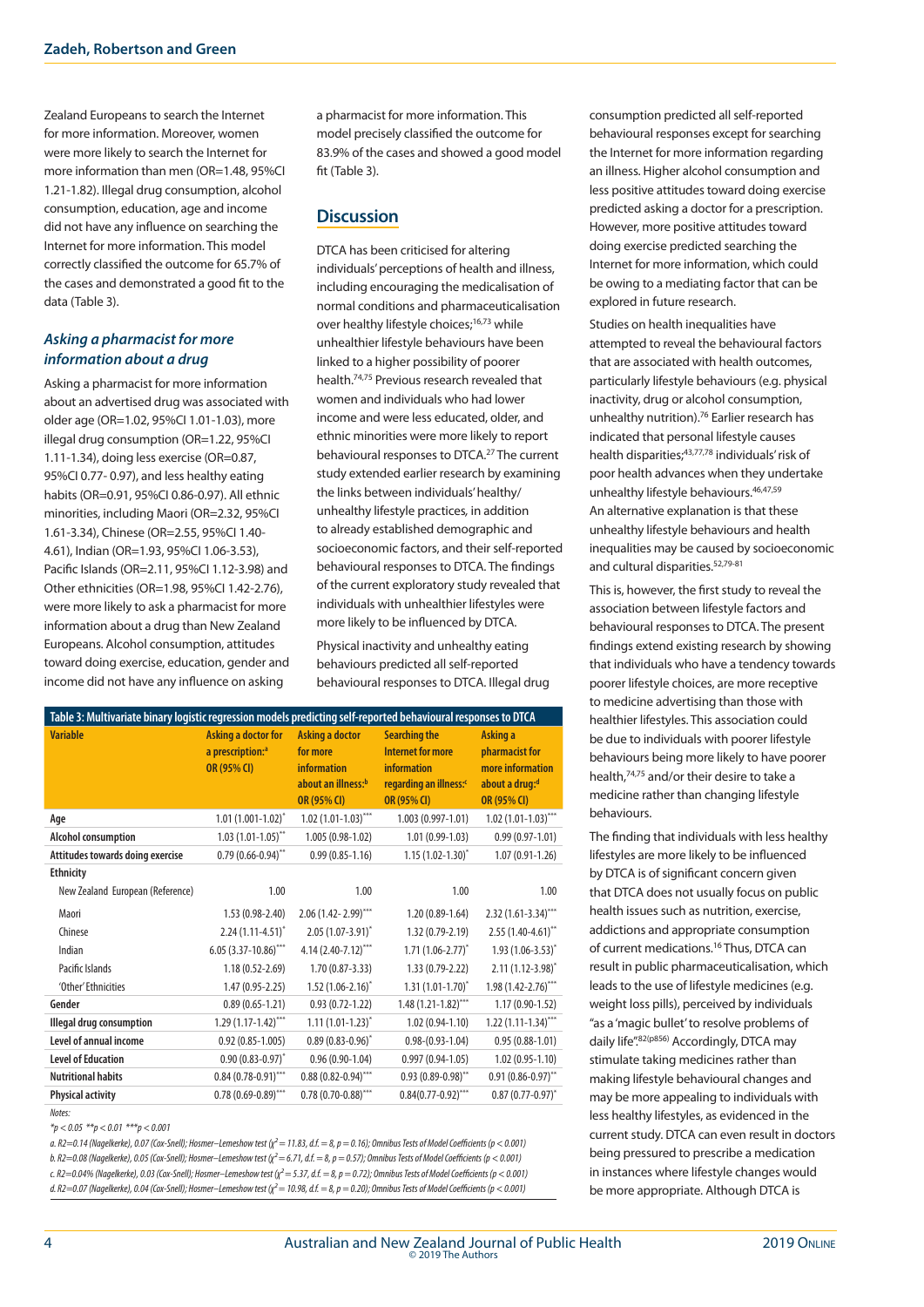presented by pharmaceutical companies as a type of information that is 'in the best interests of individuals',17 research has shown that the main goal of medicine advertising is to persuade rather than to inform, and it has been successful at persuasion.<sup>21,22</sup> Thus, the public needs to be informed that DTCA is a marketing tool, predominantly aimed at affecting prescribing behaviour, driving choice, and increasing profit.<sup>83-85</sup>

#### *Limitations*

The current findings were based on a crosssectional survey; thus, causal conclusions cannot be made. Moreover, the respondents' self-reported lifestyle behaviours, as well as self-reported behavioural responses to DTCA, might not reflect individuals' actual behaviours and might increase the possibility that certain behaviours were under or over reported. However, the anonymity assured by the online survey platform, a method that has strengths over traditional methods,<sup>86</sup> would have assisted truthful responses.<sup>71</sup>

This study was exploratory research and included a large pool of potential predictors, which should be useful in guiding future, more confirmatory work. However, this issue can increase the chance of observing a Type I error. Moreover, since the data did not include tobacco use behaviours, future research could extend the current findings by exploring the relationship between smoking as an unhealthy lifestyle factor, and behavioural responses to medicine advertising.

# **Conclusions**

While much attention has been paid to the effects of lifestyles on individuals' behaviour (e.g. buying behaviour),<sup>36</sup> and health inequalities, <sup>37-42,45</sup> to the best of our knowledge, no study has documented DTCA-triggered behavioural responses of individuals with less healthy lifestyle habits. This study primarily revealed that individuals with unhealthier lifestyles, that is, less physical activity, higher levels of alcohol consumption, unhealthier nutritional habits and higher levels of illegal drug use, were more likely to respond to DTCA. The negative attitude towards doing exercise also influenced asking a doctor for a prescription. Overall, these associations, along with previously reported findings27 linking being a woman, increasing age, lower income, lower education and belonging to an ethnic minority suggest that these 'at risk' or 'disadvantaged' groups can

be more susceptible towards DTCA and may not be able to make informed decisions. This raises concerns regarding the ethicality of DTCA in its current form, especially given that DTCA is self-regulated in New Zealand.

# **Implications**

The findings of our large representative sample can be generalised to the national population in New Zealand and have important implications for both public health policy makers and pharmaceutical companies. Considering the findings of this study together with the outcomes of earlier studies regarding individuals' positive attitudes towards medicine advertising,<sup>27</sup> awareness on lifestyle changes should be supported through a combination of efforts to facilitate healthy behaviours.<sup>87</sup> Accordingly, based on our findings, we call for the pharmaceutical industry to stress healthy lifestyle behaviours as an alternative to taking medications, where applicable. Furthermore, pharmaceutical companies should not target 'at risk' individuals, position their products based on individuals' lifestyle characteristics and depict their product as a wonder drug. Instead, they need to make DTCA more ethical by explicitly and impartially stating that behavioural changes could be as effective as taking the advertised medicine. Communications on lifestyle changes in DTCA need to more specifically target those with unhealthy lifestyles. These actions can also benefit pharmaceutical companies since it is in the companies' lasting interest to advertise responsively, fairly and truthfully.<sup>88</sup>

This study also highlights the need for interprofessional collaborations to educate individuals and convey the value of health behaviour changes to help 'disadvantaged' groups make more informed health-related decisions. Healthcare professionals thus can become "both gatekeepers and influencers over the purchase of the prescription medicine, and make the purchase not only a cognitive process, but also a social process".<sup>89(p275)</sup> They can play an important role in educating and supporting peoples' health behaviour changes<sup>90</sup> as well as moderating the potential negative effects of DTCA and its persuasion process on individuals' decision making, consistent with consumer socialisation theory that highlights the influence of socialisation agents in consumers' decision-making process.<sup>89,91,92</sup>

Since social and economic disparities can result in health behaviour and health inequalities,<sup>51</sup> health promotion policy should also consider social determinants in addition to motivating individual actions for changing unhealthy behaviours.52 Previous research discussed that rules which may harm individuals' health should be changed.<sup>93</sup> In line with existing research,<sup>94</sup> the findings of this study suggest that the current rules on DTCA are not sufficient to protect consumers, and reinforce the need for tighter control and regulatory actions on DTCA. This study also proposes that the government should focus on increasing individuals' health literacy, monitor advertising of lifestyle medicines and ensure that DTCA is more beneficial than harmful, to help individuals make informed decisions. It is hoped that this controversial, but powerful, medium can be utilised to improve the wellbeing of society.

# **References**

- 1. Huh J, Becker LB. Direct-to-consumer prescription drug advertising: Understanding its consequences. *Int J Advert.* 2005;24(4):443-68.
- 2. Kuehn BM. FDA weighs limits for online ads. *JAMA*. 2010;303(4):311-13.
- 3. Greene JA, Herzberg D. Hidden in plain sight: Marketing prescription drugs to consumers in the twentieth century. *Am J Public Health*. 2010;100(5):793-803.
- 4. Pharmaguy. DTC marketing mix: Radio and outdoor ad spending soars, Internet not so much. *Pharma Marketing Blog* [Internet]; 2010 June 15 [cited 2017 Aug 28]. Available from: http://pharmamkting.blogspot. com/2010/06/dtc-marketing-mix-radio-outdoor-ad. html
- 5. Hall DV, Jones SC. Australian consumer responses to DTCA and other pharmaceutical company sponsored advertisements. *Aust N Z J Public Health.* 2008;32(5): 471-8.
- 6. Kontos EZ, Viswanath K. Cancer-related direct-toconsumer advertising: A critical review. *Nat Rev Cancer.*  2011;11:142-50.
- Hoek J, Gendall P, Calfee J. Direct-to-consumer advertising of prescription medicines in the United States and New Zealand: An analysis of regulatory approaches and consumer responses. *Int J Advert*. 2004;23(2):197-227.
- Toop L, Mangin D. Industry funded patient information and the slippery slope to New Zealand. *BMJ*. 2007;335(7622):694-5.
- 9. Toop L, Richards D, Dowell T, Tilyard M, Fraser T, Arroll B. *Direct to Consumer Advertising of Prescription Drugs in New Zealand: For Health or for Profit?* [Internet] Report to the Minister of Health Supporting the Case for a Ban on Direct to Consumer Advertising. Christchurch (NZ): University of Otago; 2003 [cited 2017 Aug 10]. Available from: www.chmeds.ac.nz/report.pdf
- 10. Klara K, Kim J, Ross JS. Direct-to-consumer broadcast advertisements for pharmaceuticals: Off-label promotion and adherence to FDA guidelines. *J Gen Intern Med*. 2018;33(5):651-8.
- 11. Kim H. Trouble spots in online direct-to-consumer prescription drug promotion: A content analysis of FDA warning letters. *Int J Health Policy Manag*. 2015;4(12):813-21.
- 12. Donohue JM, Cevasco M, Rosenthal MB. A decade of direct-to-consumer advertising of prescription drugs. *N Engl J Med*. 2007;357(7):673-81.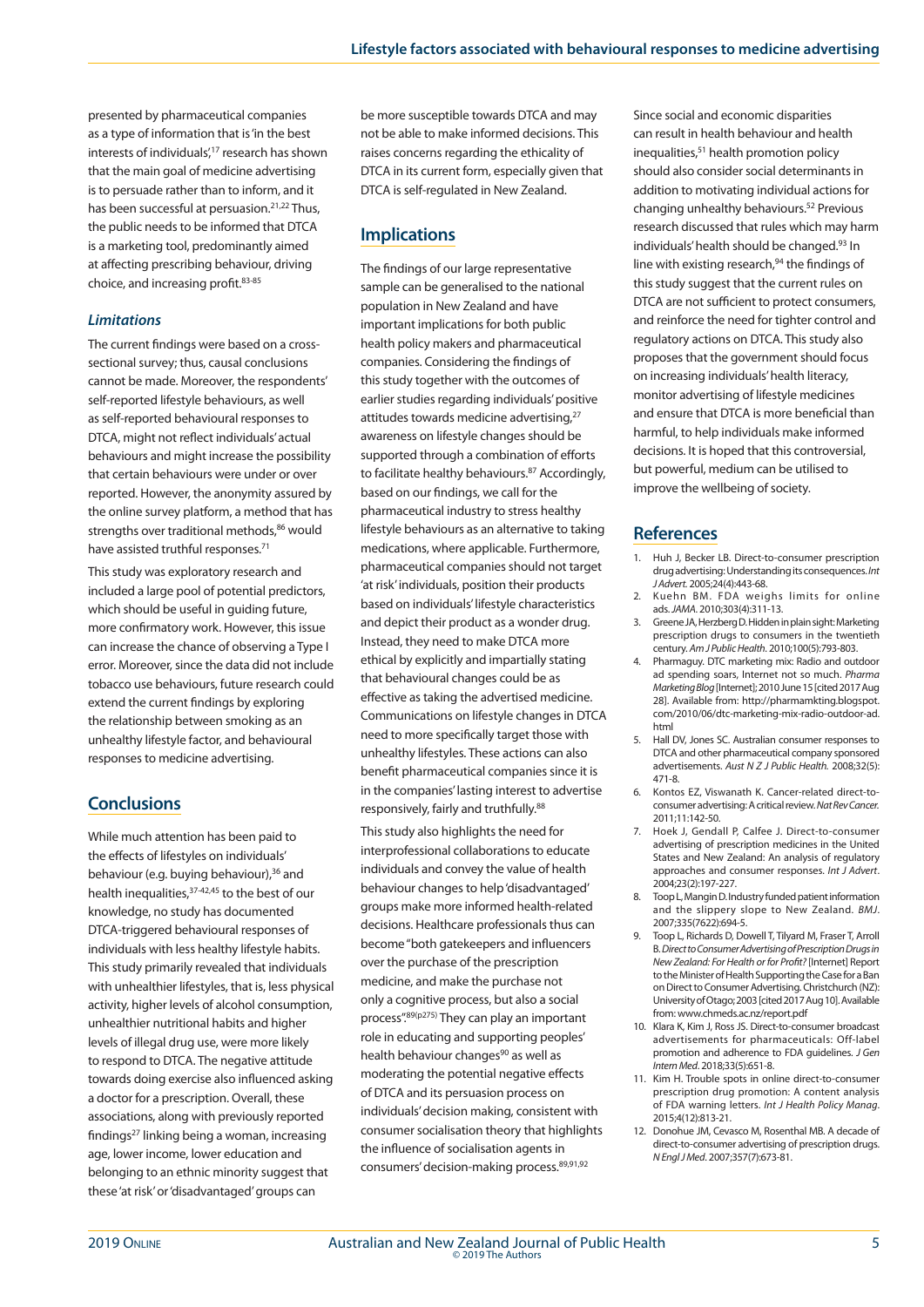- 13. Faerber AE, Kreling DH. Content analysis of false and misleading claims in television advertising for prescription and nonprescription drugs. *J Gen Intern Med.* 2014;29(1):110-18.
- 14. Abel GA, Penson RT, Joffe S, Schapira L, Chabner BA, Lynch TJ. Direct-to-consumer advertising in oncology. *Oncologist*. 2006;11(2):217-26.
- 15. Murray E, Lo B, Pollack L, Donelan K, Lee K. Direct-toconsumer advertising: physicians' views of its effects on quality of care and the doctor-patient relationship. *J Am Board Fam Pract*. 2003;16(6):513-24.
- 16. Almasi EA, Stafford RS, Kravitz RL, Mansfield PR. What are the public health effects of direct-to-consumer advertising? *PLoS Med*. 2006;3(3):e145.
- 17. Toop L, Mangin D. The impact of advertising prescription medicines directly to consumers in New Zealand: Lessons for Australia. *Aust Prescr*. 2006;29(2):30-2.
- 18. Adams C. Direct-to-consumer advertising of prescription drugs can inform the public and improve health. *JAMA Oncol*. 2016;2(11):1395-6.
- 19. Every-Palmer S, Duggal R, Menkes DB. Direct-toconsumer advertising of prescription medication in New Zealand. *N Z Med J*. 2014;127(1401):102.
- 20. Woloshin S, Schwartz LM, Welch HG. The value of benefit data in direct-to-consumer drug ads. *Health Aff (Millwood*). 2004 Jan-Jun;Suppl Web Exclusives:W4-234-45.
- 21. Kravitz RL, Epstein RM, Feldman MD, Franz CE, Azari R, Wilkes MS, et al. Influence of patients' requests for direct-to-consumer advertised antidepressants: A randomized controlled trial. *JAMA*. 2005;293(16):1995- 2002.
- 22. Gilbody S, Wilson P, Watt I. Benefits and harms of direct to consumer advertising: A systematic review. *BMJ Qual Saf*. 2005;14(4):246-50.
- 23. Frosch DL, Grande D, Tarn DM, Kravitz RL. A decade of controversy: Balancing policy with evidence in the regulation of prescription drug advertising.*Am J Public Health*. 2010;100(1):24-32.
- 24. McAll GLG. Consumer advertising and doctors' prescribing: Doctors may end up treating the effects of scaremongering. *BMJ.* 2005;330:1332.
- 25. Chaar B, Kwong K. Direct‐to‐consumer advertising: Australian pharmacists' experiences with non‐ prescription medicines. *Int J Pharm Pract*. 2010;18(1):43-50.
- 26. Mintzes B, Barer ML, Kravitz RL, Bassett K, Lexchin J, Kazanjian A, et al. How does direct-to-consumer advertising (DTCA) affect prescribing? A survey in primary care environments with and without legal DTCA. *Can Med Assoc J*. 2003;169:405-12.
- 27. Khalil Zadeh N, Robertson K, Green JA. 'At-risk' individuals' responses to direct to consumer advertising of prescription drugs: a nationally representative crosssectional study. *BMJ Open*. 2017;7(12):e017865.
- Delbaere M, Smith MC. Health care knowledge and consumer learning: The case of direct-to-consumer advertising. *Health Mark Q*. 2007;23(3):9-29.
- 29. McKinlay JB, Trachtenberg F, Marceau LD, Katz JN, Fischer MA. Effects of patient medication requests on physician prescribing behavior: Results of a factorial experiment. *Med Care*. 2014;52(4):294-9.
- 30. Mintzes B, Barer ML, Kravitz RL, Kazanjian A, Bassett K, Lexchin J, et al. Influence of direct to consumer pharmaceutical advertising and patients' requests on prescribing decisions: Two site cross sectional survey. *BMJ.* 2002;324:278-9.
- 31. Shaw A. *Direct-to-Consumer Advertising (DTC) of Pharmaceuticals*. Ann Arbor (MI): *ProQuest Discovery Guides*; 2008.
- 32. Hoek J, Gendall P. To have or not to have? Ethics and regulation of direct to consumer advertising of prescription medicines. *J Mark Commun*. 2002;8(2): 71-85.
- 33. Ministry of Health. *Direct-to-Consumer Advertising of Prescription Medicines in New Zealand: Summary of Submissions*. Wellington (NZ): New Zealand Ministry of Health; 2006.
- 34. Zola IK. Medicine as an institution of social control. *Sociol Rev*. 1972;20(4):487-504.
- 35. Koinig I. *Pharmaceutical Advertising as a Source of Consumer Self-Empowerment*. Berlin (GER): Springer; 2016.
- 36. Krishnan J. Lifestyle-A tool for understanding buyer behaviour. *Int J Econ Manag.* 2011;5(1):283-98.
- 37. National Center for Health Statistics. *Healthy People 2000 Final Review*. Atlanta (GA): Centers for Disease Control and Prevention; 2001.
- 38. United States Department of Health and Human Services. *Healthy People 2010: Understanding and Improving Health* [Internet]. 2nd ed. Washington (DC): US Government Printing Office; 2000 [cited 2018 Mar 15]. Available from: https://www.healthypeople. gov/2010/Document/pdf/uih/2010uih.pdf
- 39. Lisspers J, Sundin Ö, Öhman A, Hofman-Bang C, Rydén L, Nygren Å. Long-term effects of lifestyle behavior change in coronary artery disease: effects on recurrent coronary events after percutaneous coronary intervention. *Health Psychol*. 2005;24(1):41-8.
- 40. McGinnis JM, Foege WH. Actual causes of death in the United States. *JAMA.* 1993;270(18):2207-12.
- 41. Poortinga W. The prevalence and clustering of four major lifestyle risk factors in an English adult population. *Prev Med*. 2007;44(2):124-8.
- 42. Sapranaviciute-Zabazlajeva L, Luksiene D, Virviciute D, Bobak M, Tamosiunas A. Link between healthy lifestyle and psychological well-being in Lithuanian adults aged 45-72: A cross-sectional study. *BMJ Open*. 2017;7(4):e014240.
- 43. Farhud DD. Impact of lifestyle on health. *Iran J Public Health*. 2015;44(11):1442-4.
- 44. Cockerham WC. The sociology of health behavior and health lifestyles. In: Bird CE, Conrad P, Fremont AM, editors. *Handbook of Medical Sociology.* 5th ed. Upper Saddle River (NJ): Prentice-Hall; 2000. p. 159-72.
- Satcher D. Eliminating racial and ethnic disparities in health: The role of the ten leading health indicators. *J Natl Med Assoc*. 2000;92(7):315-8.
- 46. Ford ES, Zhao G, Tsai J, Li C. Low-risk lifestyle behaviours and all-cause mortality: Findings from the National Health and Nutrition Examination Survey III Mortality Study. *Am J Public Health*. 2011;101(10):1922-9.
- 47. Martínez-Gómez D, Guallar-Castillón P, León-Muñoz LM, López-García E, Rodríguez-Artalejo F. Combined impact of traditional and non-traditional health behaviours on mortality: A national prospective cohort study in Spanish older adults. *BMC Med*. 2013;11(1):47.
- 48. Loef M, Walach H. The combined effects of healthy lifestyle behaviours on all cause mortality: A systematic review and meta-analysis*. Prev Med*.2012;55(3):163-70.
- 49. Hoevenaar-Blom MP, Spijkerman AM, Kromhout D, Verschuren WM. Sufficient sleep duration contributes to lower cardiovascular disease risk in addition to four traditional lifestyle factors: The MORGEN Study. *Eur J Prev Cardiol.* 2014;21(11):1367-75.
- 50. World Health Organization. *World Health Statistics Report: Demographic and Socioeconomic Statistics* [Internet]. Geneva (CHE): WHO: 2009 [cited 2018 Nov 22]. Available from: http://www.who.int/whosis/ whostat/EN\_WHS09\_Table9.pdf
- 51. Department of Health and Human Services. *Health and Wellbeing Status of Victoria: Victorian Public Health and Wellbeing Plan 2015–2019 Companion Document* [Internet]*.* Melbourne (AUST): State Government of Victoria; 2015 [cited 2018 Nov 9]. Available from: https://www2.health.vic.gov.au/about/ publications/policiesandguidelines/health-wellbeingstatus-2015-19
- 52. Baum F, Fisher M. Why behavioural health promotion endures despite its failure to reduce health inequities. *Sociol Health Illn*. 2014;36(2), 213-25.
- 53. Link BG, Phelan JC. Fundamental sources of health inequalities. In: Mechanic D, Rogut LB, Colby DC, Knickman JR, editors. *Policy Challenges in Modern Health Care*. New Brunswick (NJ): Rutgers University Press; 2005. p. 71-84.
- 54. Layte R, Whelan CT. Explaining social class inequalities in smoking: The role of education, self-efficacy, and deprivation. *Eur Sociol Rev*. 2009;25(4):399-410.
- 55. Jacobs W, Amuta AO, Jeon KC. Health information seeking in the digital age: An analysis of health information seeking behavior among US adults. *Cogent Soc Sci*. 2017;3(1):1302785.
- 56. Lorence DP, Park H, Fox S. Assessing health consumerism on the Web: A demographic profile of informationseeking behaviours. *J Med Syst*. 2006;30(4):251-8.
- 57. Rutten LJ, Squiers L, Hesse B, Cancer-related information seeking: hints from the 2003 Health Information National Trends Survey (HINTS). *J Health Comm*. 2006;11(s1):147-56.
- 58. Suominen-Taipale AL, Martelin T, Koskinen S, Holmen J, Johnsen R. Gender differences in health care use among the elderly population in areas of Norway and Finland. A cross-sectional analysis based on the HUNT study and the FINRISK Senior Survey. *BMC Health Serv Res*. 2006;6(1):110.
- 59. Tsai J, Ford ES, Li C, Zhao G, Pearson WS, Balluz LS. Multiple healthy behaviours and optimal self-rated health: Findings from the 2007 Behavioral Risk Factor Surveillance System Survey. *Prev Med*. 2010;51(3-4): 268-74.
- 60. Toop L, Mangin D. The art and science of marketing medications. *N Z Med J*. 2015;128(1421):11-12.
- 61. Auton F. The advertising of pharmaceuticals direct to consumers: A critical review of the literature and debate. *Int J Advert*. 2004;23(1):5-52.
- 62. Huh J, DeLorme DE, Reid LN. Factors affecting trust in on-line prescription drug information and impact of trust on behaviour following exposure to DTC advertising. *J Health Commun.* 2005;10:711-31.
- 63. Menon AM, Deshpande AD, Perri M III, Zinkhan GM. Trust in online prescription drug information among internet users. *Health Mark Q.* 2003;20:17-35.
- 64. Food Standards Agency. *Consumer Attitudes to Food Standards (Wave 7). UK Report* [Internet]. London (UK): FSA; 2007 [cited 2017 Nov 6]. Available from: http:// webarchive.nationalarchives.gov.uk/20111206144033/ http://www.food.gov.uk/multimedia/pdfs/cas07uk.pdf
- 65. Shapiro R, Siegel AW, Scovill LC, Hays J. Risk-taking patterns of female adolescents: What they do and why. *J Adolesc*. 1998;21(2):143-59.
- 66. Robertson K, Thyne M, Hibbert S. Drinkers' perceived negative alcohol-related expectancies: Informing alcohol warning messages. *Drugs Educ Prev Pol*. 2017;24(2):197-205.
- 67. De Visser RO, Birch JD. My cup runneth over: Young people's lack of knowledge of low‐risk drinking guidelines. *Drug Alcohol Rev*. 2012;31(2):206-12.
- 68. Greenfield TK, Kerr WC. Alcohol measurement methodology in epidemiology: Recent advances and opportunities. *Addiction*. 2008;103(7):1082-99.
- 69. Dawson DA. Methodological issues in measuring alcohol use. *Alcohol Res Health*. 2003;27(1):18-29.
- 70. Bloomfield K, Hope A, Kraus L. Alcohol survey measures for Europe: A literature review. *Drugs Educ Prev Policy*. 2013;20(5):348-60.
- 71. Robertson K, Forbes S, Thyne M. Perpetration of Alcohol-Related Aggression by Male and Female College Students: An Examination of Overt and Relational Aggression. *J Interpers Violence*. 2017;1-22.
- 72. Hosmer DW Jr, Lemeshow S, Sturdivant RX. *Applied Logistic Regression*. 3rd ed. Hoboken (NJ): John Wiley & Sons; 2013.
- 73. Abraham J. Pharmaceuticalization of society in context: Theoretical, empirical and health dimensions. *Sociology*. 2010;44(4):603-22.
- 74. Lopez AD, Mathers CD, Ezzati M, Jamison DT, Murray CJ. Global and regional burden of disease and risk factors, 2001: Systematic analysis of population health data. *Lancet*. 2006;367(9524):1747-57.
- 75. Duncan MJ, Kline CE, Vandelanotte C, Sargent C, Rogers NL, Di Milia L. Cross-sectional associations between multiple lifestyle behaviours and health-related quality of life in the 10,000 Steps cohort. *PloS One*. 2014;9(4):e94184.
- 76. Hämmig O, Gutzwiller F, Kawachi I. The contribution of lifestyle and work factors to social inequalities in self-rated health among the employed population in Switzerland. *Soc Sci Med*. 2014;121:74-84.
- 77. Fuchs V. *The Health Economy.* 1st ed. Cambridge (MA): Harvard University Press; 1986.
- 78. Floud S, Balkwill A, Moser K, Reeves GK, Green J, Beral V, et al. The role of health-related behavioural factors in accounting for inequalities in coronary heart disease risk by education and area deprivation: Prospective study of 1.2 million UK women. *BMC Med*. 2016;14(1):145.
- 79. Basu S. AIDS, empire, and public health behaviorism. *Int J Health Serv.* 2004;34(1):155-67.